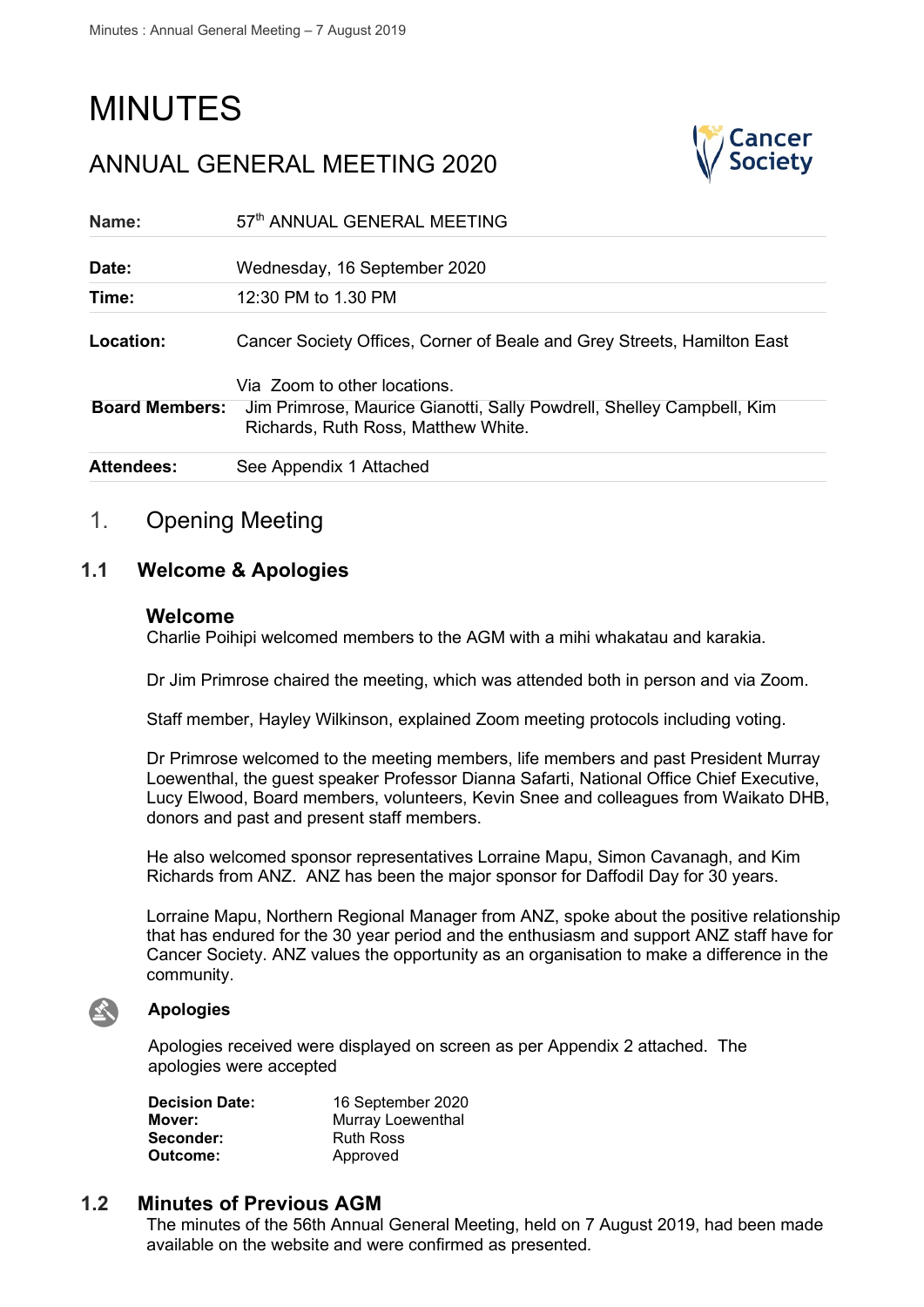

#### **Confirmation of Minutes**

The minutes of the 56<sup>th</sup> AGM of 7 August 2019 were approved as a true and correct record.

| <b>Decision Date:</b> | 16 September 2020     |
|-----------------------|-----------------------|
| Mover:                | Maurice Gianotti      |
| Seconder:             | <b>Sally Powdrell</b> |
| Outcome:              | Approved              |

#### **Matters Arising:**

There were no matters arising from the minutes.

# 2. Division Reports<br>2.1 Annual Report 202

#### **2.1 Annual Report 2020**

The Chair spoke to the annual report. The annual report has continued to be in a compact format with a summary version of the accounts. The annual report and a full set of the financial accounts were distributed to members prior to the meeting and were available on the Division website from 10 September 2020.

The Chair commented that he was extremely proud of the staff and volunteers at Cancer Society. They had demonstrated a high level of resilience, flexibility and kindness during COVID-19 to keep services open. He noted special thanks to Chief Executive Shelley Campbell and the Division team.

The Chair moved that the Annual Report for the year ended 31 March 2020 as distributed be adopted. (Seconder: Matt White)

The Chair opened up the motion for discussion.



#### **Annual Report 2020**

Members agreed to adopt the Annual Report for the year ended 31 March 2020.

| <b>Decision Date:</b> | 16 September 2020 |
|-----------------------|-------------------|
| Mover:                | Dr Jim Primrose   |
| Seconder:             | Matt White        |
| Outcome:              | Approved          |

#### **2.2 Financial Statements 2020**

A resolution was moved that the audited Statements of Financial Performance and Financial Position as circulated with the Annual Report for the year ended 31 March 2020 be adopted. (Ruth Ross/Maurice Gianotti)

Matt White spoke to the Finance Report.

The financial performance for the year resulted in a pleasing operating surplus of \$297K. This included a gain on the sale of the Tauranga property of just over \$1M. The sale of this property will enable the Division to more flexibly meet the increasing needs of people in the Bay of Plenty. The comprehensive deficit of \$107K was a result of a loss on the fair market value of the investments at the end of March 2020, due to COVID-19 pandemic. Expenditure was well controlled and within budget. The organisation remains in a strong financial position with a stable portfolio of investments.

The Chair opened up the motion for discussion.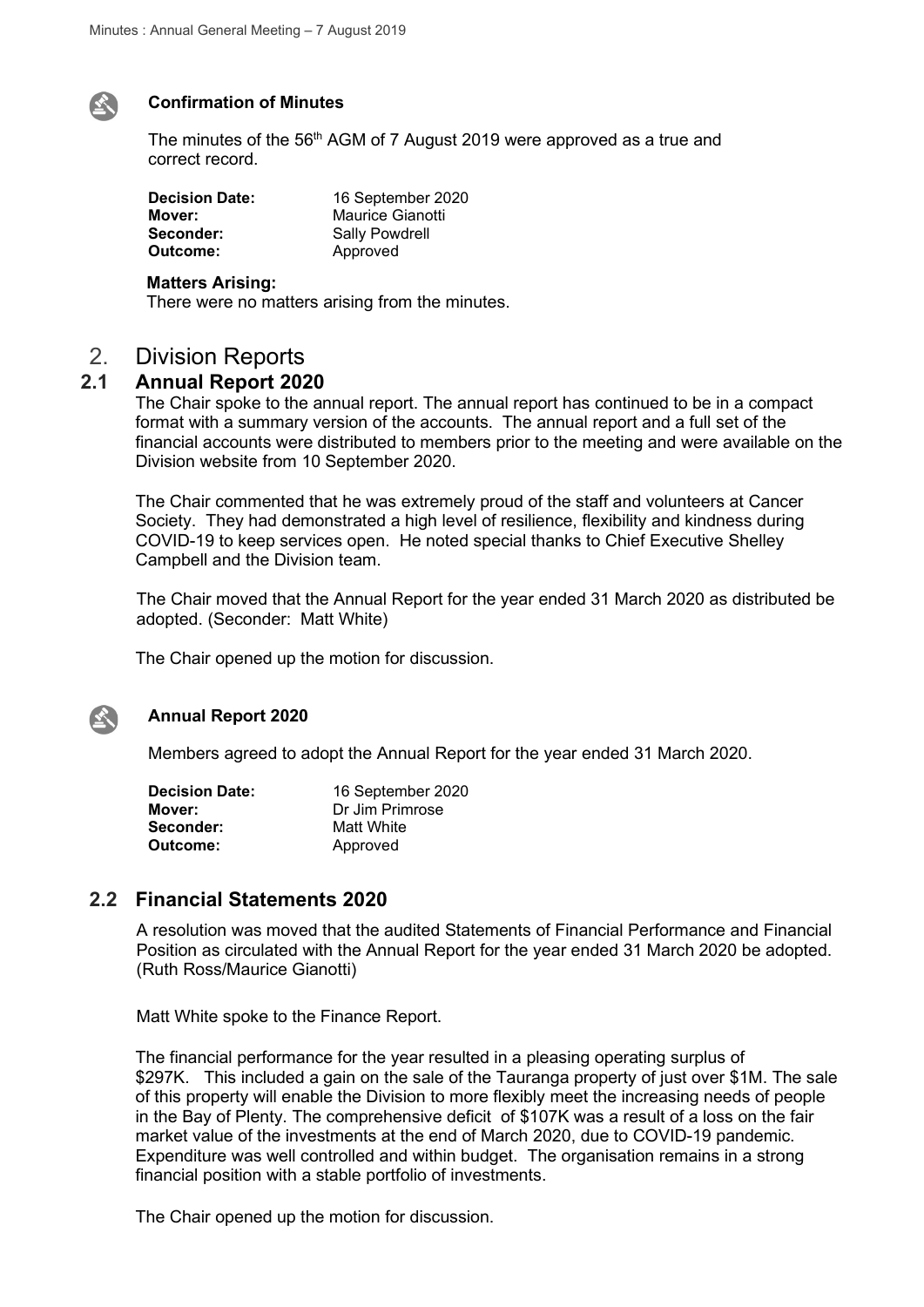

#### **Financial Statements 2020**

Members agreed to adopt the Finance Report for the year ended 31 March 2020.

| 16 September 2020 |
|-------------------|
| <b>Ruth Ross</b>  |
| Maurice Gianotti  |
| Approved          |
|                   |

# 3. Election of Board Members

#### **3.1 Board Members**

One third of the Board are required to retire by rotation, being those who have been longest in office since their election: Ellyn Proffit, Kim Richards and Ruth Ross; Ellyn Proffit, Kim Richards and Ruth Ross offered themselves for re-election.

In addition to the positions above, there were four vacant positions. No further nominations have been received by the Chief Executive.



#### **Election of Board Members**

There being less candidates than vacant positions, members agreed to elect the following persons to the Board for 2020/2021:

- Ellyn Proffit
- Kim Richards
- Ruth Ross

| <b>Decision Date:</b> | 16 September 2020 |
|-----------------------|-------------------|
| Mover:                | Dr Jim Primrose   |
| Seconder:             | Maurice Gianotti  |
| Outcome:              | Approved          |

The Chair announced that as per the Rules of the Division, office holders on the Board would be appointed at a meeting of the Board held within 20 days of this Annual General Meeting.

# 4. Notice of Motions

#### **4.1 Amendments to Rules of the Division**

As laid out in the Notices of Motion some amendments to the Rules of the Division were proposed. These are a general tidy up of the rules and have been reviewed by our solicitors.

There were a further two minor amendments notified and shown on the screen:

- S 12.6 the reference to Rule 12.11 appears twice (a typo)
- S 12.11 (j) a Board member can be removed by a Special Resolution of the Members at an Annual General Meeting. (The word Annual is to be removed)

The previously circulated Notices of Motion provided full explanation of the reasons for the proposed changes.

#### **Amendments to Rules of the Division**

Members agreed that in an exercise of the powers of a General Meeting to alter, add to or rescind the Current Rules, in accordance with Rule 21 of the Current Rules, the Division resolves, by way of a majority of members participating and voting, to amend the Current Rules by adoption of the amendments as stated in the Notice of Motion and the two additional

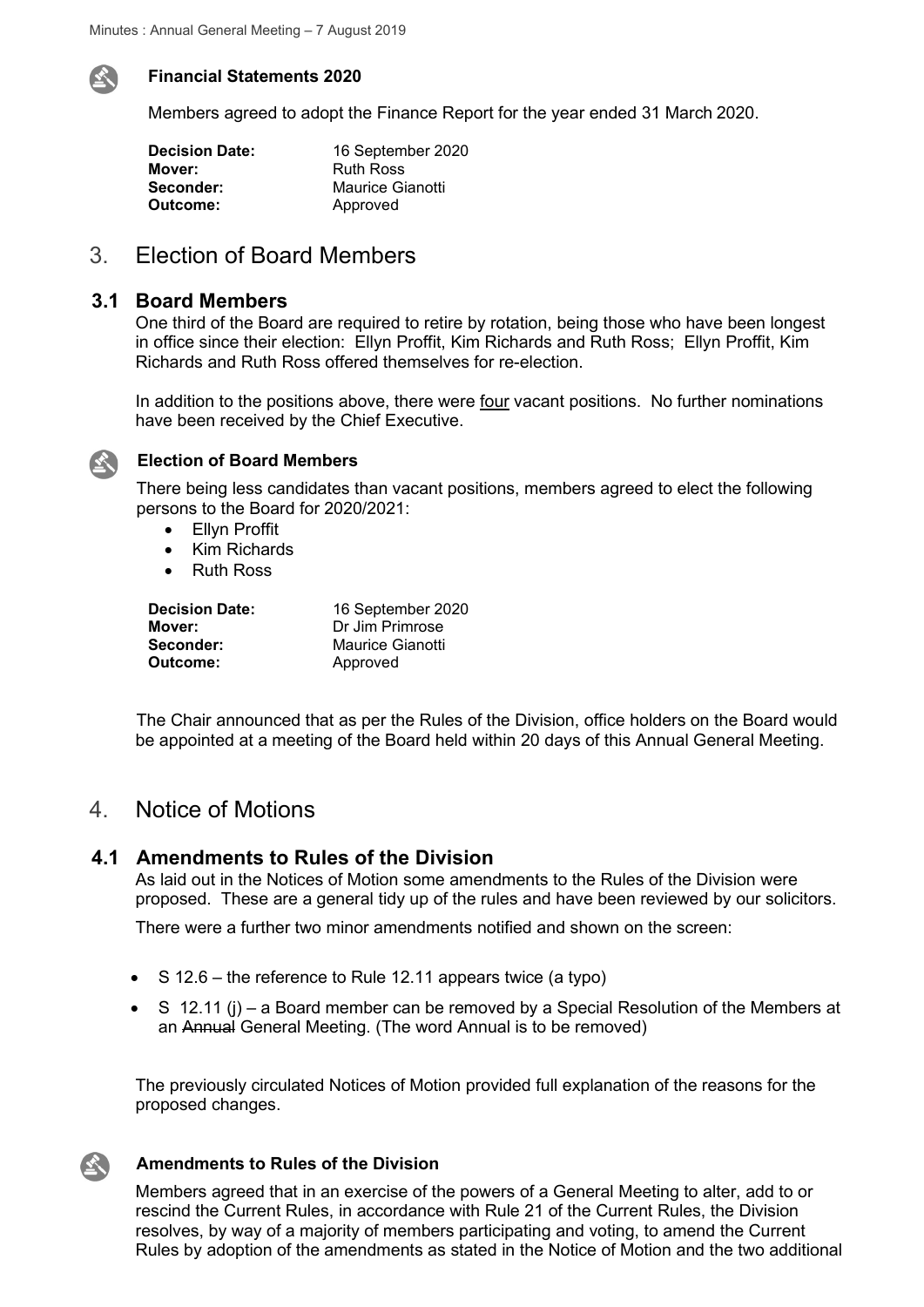amendments listed.

| 16 September 2020 |
|-------------------|
| Maurice Gianotti  |
| Matt White        |
| Approved          |
|                   |

### **4.2 Appointment of Auditors**

During the year, as agreed at the 2019 AGM, the Board reviewed the provision of audit services. PKF Hamilton Audit Ltd, were appointed as independent auditors for the 2020 financial year audit. The Board recommends that PKF Hamilton Audit Ltd be appointed as the Division's auditors for 2021.



#### **Appointment of Auditors**

Members of the Division agreed to appoint PKF Hamilton Audit Ltd as the Division's auditors for the annual financial audit for 2020/2021.

| <b>Decision Date:</b> | 16 September 2020 |
|-----------------------|-------------------|
| Mover:                | <b>Ruth Ross</b>  |
| Seconder:             | Kim Richards      |
| Outcome:              | Approved          |

#### **4.3 Presentation of Honorary Life Membership**

The Board put forward a recommendation to award an Honorary Life Membership to Murray Loewenthal, Past President of the Waikato/Bay of Plenty Division of Cancer Society for exceptional and distinguished service to the Division.

Dr Primrose noted that Murray joined the Board of the Waikato Bay of Plenty Cancer Society in 2001 and gave 17 years of outstanding service to the division. He was instrumental in the strategy and fundraising to shift the Cancer Society's Lions Lodge from the hospital to the new modern facility on the corner of Lake road and Tainui street.

#### Board recommendation:

That Murray Loewenthal, Past President of the Waikato/Bay of Plenty Division of Cancer Society, be awarded an Honorary Life Membership for exceptional and distinguished service to the Division (Maurice Gianotti/Jim Primrose)

#### **Award of Honorary Life Membership**

Members of the Division agreed to award Murray Loewenthal, Past President of the Waikato/Bay of Plenty Division of Cancer Society, an Honorary Life Membership for exceptional and distinguished service to the Division

| <b>Decision Date:</b> | 16 September 2020 |
|-----------------------|-------------------|
| Mover:                | Maurice Gianotti  |
| Seconder:             | Jim Primrose      |
| Outcome:              | Approved          |

Maurice Gianotti expressed his delight to present Murray Loewenthal with an Honorary Life Membership in honour and celebration of 17 years' contribution to the Waikato/Bay of Plenty Division of the Cancer Society Board, including 11 years as Chair. Maurice remarked on Murray's legacy in developing a culture in the organisation that is welcoming, transparent, compassionate, focussed and efficient. Maurice made particular reference to the Cancer Society's Lions Lodge as an enduring symbol that encapsulates the spirit of what we do. Maurice also acknowledged the invaluable support of wife, Heather Loewenthal (who was unable to attend the AGM) and recognised Murray's contribution to the national Cancer Society of New Zealand Board.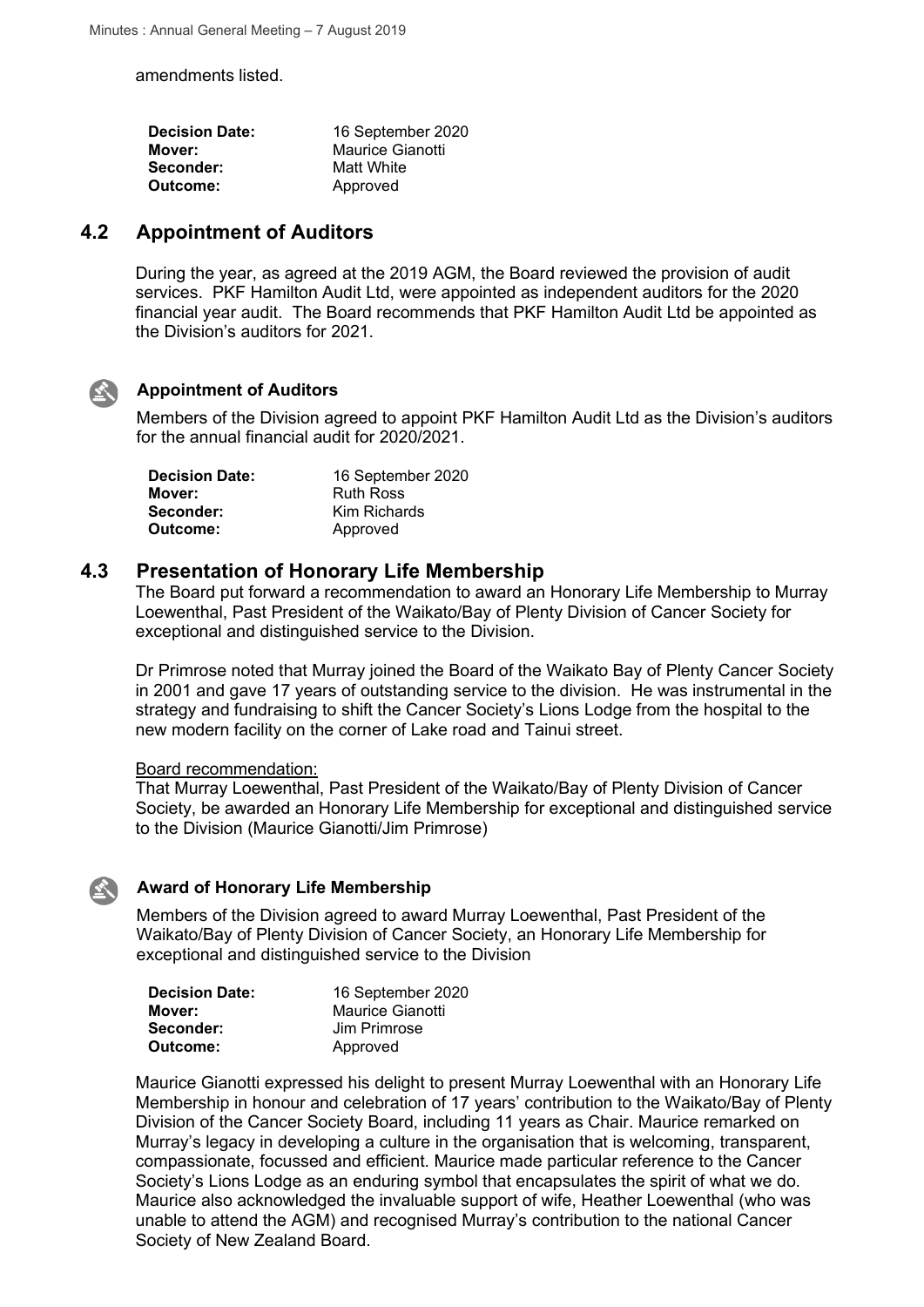Murray was presented with a framed Honorary Life Membership certificate.

Murray Loewenthal thanked the Board for the recognition and paid tribute to the management group, chief executive Shelley Campbell and staff for their work. Murray also remarked on and acknowledged the significant role of our donors and also our volunteers at the Cancer Society.

## 5. General Business

There were no matters of General Business.

# 6. Guest Speaker

The guest speaker for the meeting was Professor Diana Safarti, Chief Executive for the Cancer Control Agency. She was introduced by the Division Chief Executive, Shelley Campbell. Diana spoke on the impact of COVID-19 on cancer diagnosis and treatment and the future development of the Cancer Control Agency.

# 7. Close Meeting

The Chair thanked everyone for their attendance and especially thanked the new Honorary Life Member past President Murray Loewenthal and volunteers. In addition, he thanked Professor Diana Safarti for attending and for her very valuable presentation.

The meeting closed at 1.33pm.

Signature: Date: Date: Date: Date: Date: Date: Date: Date: Date: Date: Date: Date: Date: Date: Date: Date: Date: Date: Date: Date: Date: Date: Date: Date: Date: Date: Date: Date: Date: Date: Date: Date: Date: Date: Date: D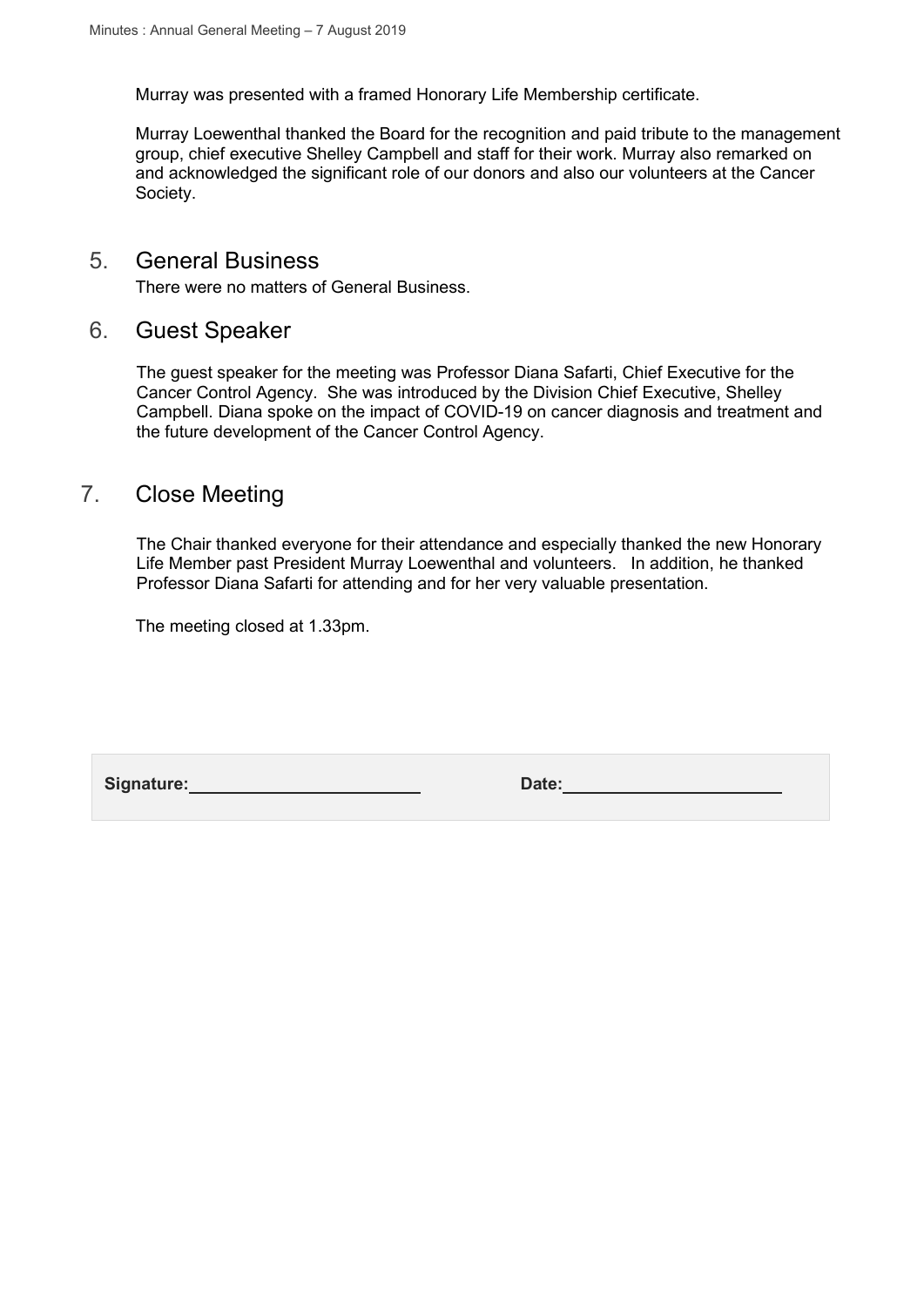**APPENDIX 1**

# **Waikato/Bay of Plenty Division Cancer Society of New Zealand Annual General Meeting 16 September 2020 Attendees**

| <b>Maurice Gianotti</b> |
|-------------------------|
| Chris Zaayman           |
| Vicki Dranguet          |
| Ellen Fisher            |
| Hayley Wilkinson        |
| Jacinda Mayo            |
| Karen Middleton         |
| Daniel Shore            |
| Ewen Macpherson         |
| Kevin Snee              |
| Simon Cavanagh          |
| Nicola Bowe             |
| Kim Richards            |
| Murray Loewenthal       |
| Kelly Matthews          |
| Lauren Payne            |
| Charlie Poihipi         |

| Lorraine Mapu           |
|-------------------------|
| Anton Turner            |
| <b>Jill Rumney</b>      |
| <b>Shelley Campbell</b> |
| Sue Ratcliffe           |
| Matt White              |
| Jim Primrose            |
| Sally Powdrell          |
| <b>Ruth Ross</b>        |
| Wai Crombie             |
| Megen Willems-Blacktopp |
| Pip Stephenson          |
| <b>Henny Swinkels</b>   |
| Sue Worth               |
| Dawn Douch              |
| Renee Bolkowy           |
| Vina Hira               |
|                         |